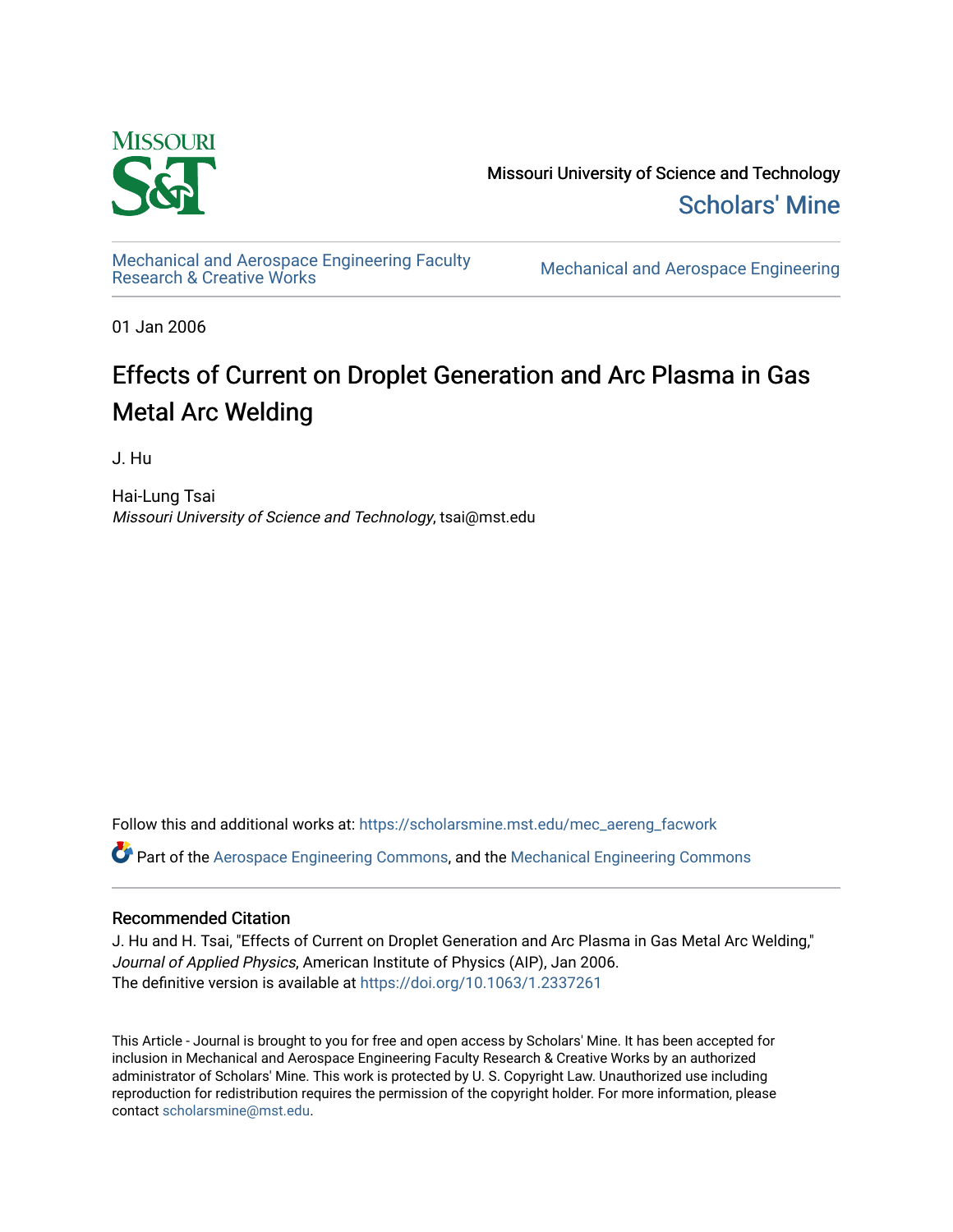# **[Effects of current on droplet generation and arc plasma in gas metal arc](http://dx.doi.org/10.1063/1.2337261) [welding](http://dx.doi.org/10.1063/1.2337261)**

J.  $Hu^{a)}$  and H. L. Tsai<sup>b)</sup>

*Department of Mechanical and Aerospace Engineering, University of Missouri-Rolla, 1870 Miner Circle, Rolla, Missouri 65409*

(Received 13 February 2006; accepted 20 July 2006; published online 11 September 2006)

In gas metal arc welding (GMAW), a technology using pulsed currents has been employed to achieve the one-droplet-per-pulse (ODPP) metal transfer mode with the advantages of low average currents, a stable and controllable droplet generation, and reduced spatter. In this paper, a comprehensive model was developed to study the effects of different current profiles on the droplet formation, plasma generation, metal transfer, and weld pool dynamics in GMAW. Five types of welding currents were studied, including two constant currents and three wave form currents. In each type, the transient temperature and velocity distributions of the arc plasma and the molten metal, and the shapes of the droplet and the weld pool were calculated. The results showed that a higher current generates smaller droplets, higher droplet frequency, and higher electromagnetic force that becomes the dominant factor detaching the droplet from the electrode tip. The model has demonstrated that a stable ODPP metal transfer mode can be achieved by choosing a current with proper wave form for given welding conditions. © *2006 American Institute of Physics*. [DOI: [10.1063/1.2337261](http://dx.doi.org/10.1063/1.2337261)]

# **I. INTRODUCTION**

In gas metal arc welding (GMAW), current is one of the most important factors affecting the mode of metal transfer and subsequently the weld quality. At low currents, the globular transfer mode occurs with large droplets formed at the tip of the electrode and then detached at a rate of only several droplets per second. In the spray transfer mode at high currents, droplets are formed at the frequency that can be up to several hundreds per second and have a diameter smaller than the diameter of the electrode. The dynamics of droplet formation and the transition from globular transfer mode to spray transfer mode are determined by the combined effect of various forces acting on the droplet. These forces include surface tension, electromagnetic force, gravity, arc pressure, and plasma shear stress due to the flow of arc plasma around the droplet at the tip of the electrode. Surface tension force is the major attaching force that tries to hold the droplet to the electrode, especially at low currents. The magnitudes of electromagnetic force, arc pressure, and plasma shear stress increase as current increases and the combined effect of these three forces is to detach the droplet from electrode. At high currents, the detaching effect of electromagnetic force acting on the droplet becomes dominant and small droplets are detached from the electrode.

The globular transfer mode causes significant spatters and has poor welding quality, $<sup>1</sup>$  while the spray transfer mode</sup> has regular droplet detachment, directional droplet transfer, and low spatters.<sup>2</sup> However, spray transfer can only be achieved at high currents, which lead to a big weld pool and thus a big heat-affected zone, which is not suitable for heatsensitive materials. Recently, a technology using pulsed currents has been employed to achieve the one-dropletper-pulse<sup>3</sup> (ODPP) metal transfer mode with the advantages of low average currents, a stable and controllable droplet generation, and reduced spatter. Obtaining a ODPP transfer mode requires a set of "correct" pulse parameters, including peak current  $(I_p)$  and its duration  $(t_p)$ , and base current  $(I_b)$ and its duration  $(t_b)$ , as illustrated in Fig. 1. The peak and base durations also define the pulse frequency and welding duty cycle. In addition, the wire feed rate must be correctly set to match the burn-off rate that is closely related to the pulse parameters. However, so far the ODPP technology has been developed by the trial-and-error procedure which is not only very time consuming and costly but also very difficult to obtain optimum welding conditions.

Many models $3-17$  have been developed to study the metal transfer process. Typical approaches include the static force balance theory  $(SFBT)$ ,<sup>4-6</sup> the pinch instability theory  $(PIT)$ ,<sup>3,7,8</sup> and the volume of fluid (VOF) method.<sup>9–17</sup> By considering the effects of surface tension, gravity, and electromagnetic force, these models were able to predict the metal transfer frequency or the droplet shape. However, the heat transfer, phase change, and the coupling with arc plasma were ignored in these models. In fact, the heat transfer and phase-change effects are very important to determine the electrode melting interface and the droplet generation rate,



5/053304/12/\$23.00 © 2006 American Institute of Physics **100**, 053304-1

a)Present address: Department of Mechanical Engineering, University of Bridgeport, Bridgeport, CT 06604.

<sup>&</sup>lt;sup>b</sup>FAX: +1-573-341-4607; electronic mail: tsai@umr.edu FIG. 1. Current wave form for pulsed GMAW.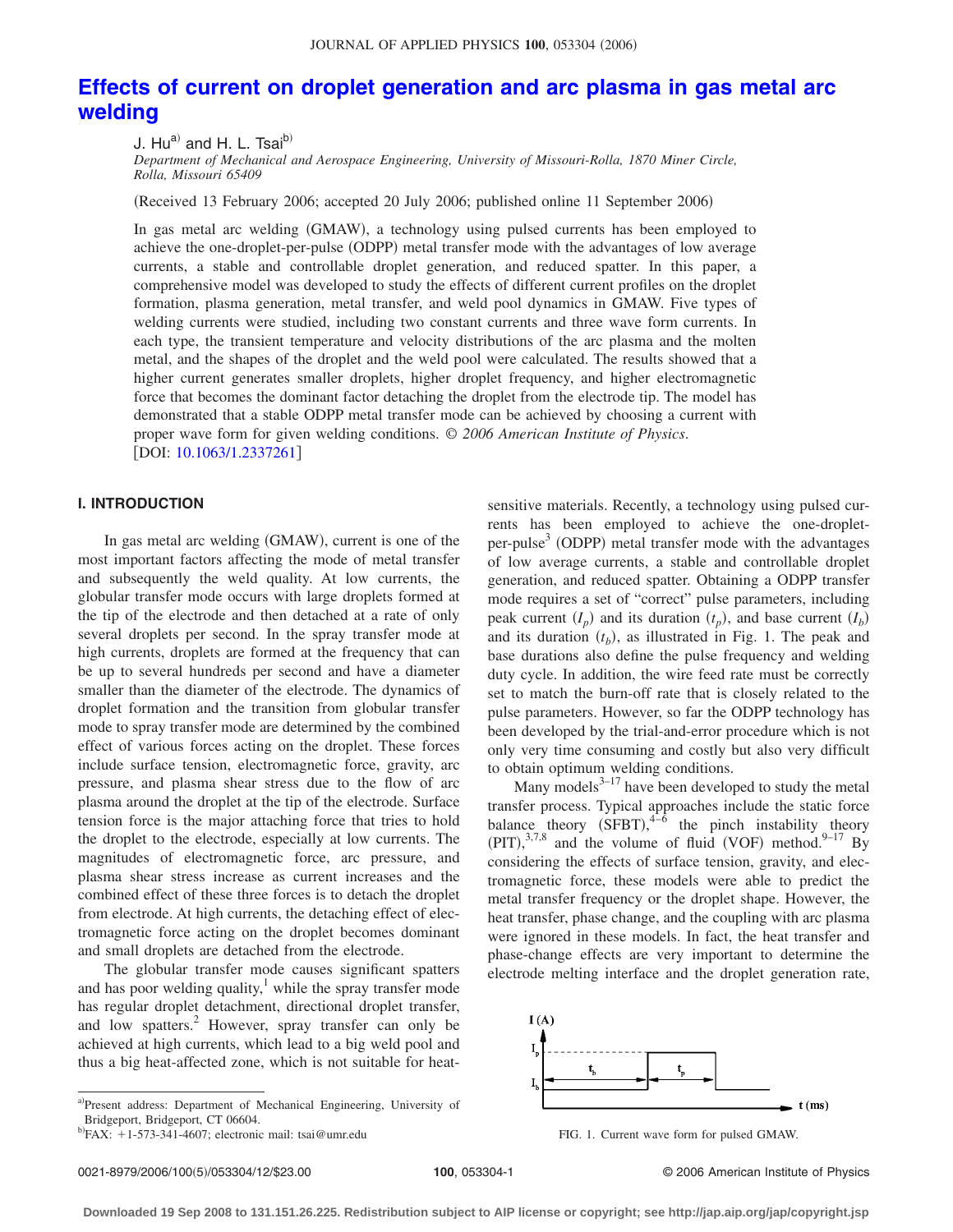

FIG. 2. A schematic representation of a GMAW system including the electrode, the arc, and the weld pool (not to scale).

and thus have significant impacts on the metal transfer mode. The coupling of arc plasma with metal can provide more accurate current distributions in both the arc plasma and the metal, the heat transfer across the arc-metal interface, the arc plasma shear stress, and arc pressure at the metal surface.

In this paper, a comprehensive model is developed to simulate the transient, coupled transport phenomena occurring during the gas metal arc welding process. This includes the arc plasma, melting of the electrode, droplet formation, detachment, transfer, and impingement onto the workpiece, and weld pool fluid flow and dynamics. Using this comprehensive model, simulations were performed under two constant currents and three pulsed currents to study the effects of current on droplet formation, detachment, and weld pool dynamics.

# **II. MATHEMATICAL MODEL**

# **A. Governing equations**

Figure 2 is a schematic sketch of a stationary axisymmetric GMAW system. In this system, a current is applied to the electrode through the contact tube at the top of the computational domain. An arc plasma is struck between the electrode and the workpiece. The electrode is continuously fed downward and then melted at the tip by the high temperature arc. Droplets are formed at the molten electrode tip and are then detached and transferred to the workpiece. A weld pool is formed by the continuous impingement of droplets and dynamic interactions with the high temperature and high pressure arc plasmas at the workpiece. Inert shielding gas is provided through the shielding gas nozzle to prevent the molten metal from oxidation.

The computational domain has an anode region, an arc region, and a cathode region. For GMAW, the anode region is the electrode, and the cathode region is the workpiece. The differential equations governing the arc, the electrode, and the workpiece can be put into a single set. The differential equations governing the conservation of mass, momentum, and energy based on the continuum formulation given by Diao and Tsai<sup>18</sup> are modified and employed in the present study, and the current continuity equation is used to calculate the current density distribution. The equations are given below.

(1) Mass continuity,

$$
\frac{\partial}{\partial t}(\rho) + \nabla \cdot (\rho V) = 0 \tag{1}
$$

(2) Momentum,

$$
\frac{\partial}{\partial t}(\rho u) + \nabla \cdot (\rho Vu) = \nabla \cdot \left(\mu_l \frac{\rho}{\rho_l} \nabla u\right) - \frac{\partial p}{\partial r} - \frac{\mu_l \rho}{K} \frac{\rho}{\rho_l} (u - u_s)
$$

$$
- \frac{C\rho^2}{K^{1/2} \rho_l} |u - u_s| (u - u_s)
$$

$$
- \nabla \cdot (\rho f_s f_l V_r u_r) - J_z B_\theta, \tag{2}
$$

$$
\frac{\partial}{\partial t}(\rho v) + \nabla \cdot (\rho V v) = \nabla \cdot \left(\mu_l \frac{\rho}{\rho_l} \nabla v\right) - \frac{\partial p}{\partial z} - \frac{\mu_l \rho}{K \rho_l} (v - v_s) \n- \frac{C\rho^2}{K^{1/2} \rho_l} |v - v_s| (v - v_s) \n- \nabla \cdot (\rho f_s f_l V_r v_r) + \rho g \beta_T (T - T_0) \n+ J_r B_\theta.
$$
\n(3)

(3) Energy,

$$
\frac{\partial}{\partial t}(\rho h) + \nabla \cdot (\rho V h) = \nabla \cdot \left(\frac{k}{c_s} \nabla h\right) + \nabla \cdot \left(\frac{k}{c_s} \nabla (h_s - h)\right)
$$

$$
- \nabla \cdot \left[\rho (V - V_s)(h_l - h)\right]
$$

$$
- \Delta H \frac{\partial f_l}{\partial t} + \frac{J_r^2 + J_z^2}{\sigma_e} - S_R
$$

$$
+ \frac{5k_b}{e} \left(\frac{J_r}{c_s} \frac{\partial h}{\partial r} + \frac{J_z}{c_s} \frac{\partial h}{\partial z}\right). \tag{4}
$$

(4) Current continuity,

$$
\nabla^2 \phi = \frac{1}{r} \frac{\partial}{\partial r} \left( r \frac{\partial \phi}{\partial r} \right) + \frac{\partial^2 \phi}{\partial z^2} = 0.
$$
 (5)

(5) Ohm's law,

$$
J_r = -\sigma_e \frac{\partial \phi}{\partial r}, \quad J_z = -\sigma_e \frac{\partial \phi}{\partial z}.
$$
 (6)

(6) Maxwell's equation,

$$
B_{\theta} = \frac{\mu_0}{r} \int_0^r J_z r dr.
$$
 (7)

In Eqs.  $(1)$ – $(4)$ , *u* and *v* are the velocities in the *r* and *z* directions, respectively.  $V_r = (V_l - V_s)$  is the relative velocity vector between the liquid phase and the solid phase in the mushy zone. The subscripts *s* and *l* refer to the solid and liquid phases, respectively, and the subscript 0 represents the initial condition. *p* is the pressure, *T* is the temperature, *h* is the enthalpy,  $\phi$  is the electrical potential,  $\rho$  is the density,  $\mu$ is the viscosity, *k* is the thermal conductivity, *g* is the gravitational acceleration,  $\beta$ <sup>T</sup> is the thermal expansion coefficient, *c* is the specific heat,  $\sigma_e$  is the electrical conductivity,  $J_r$  and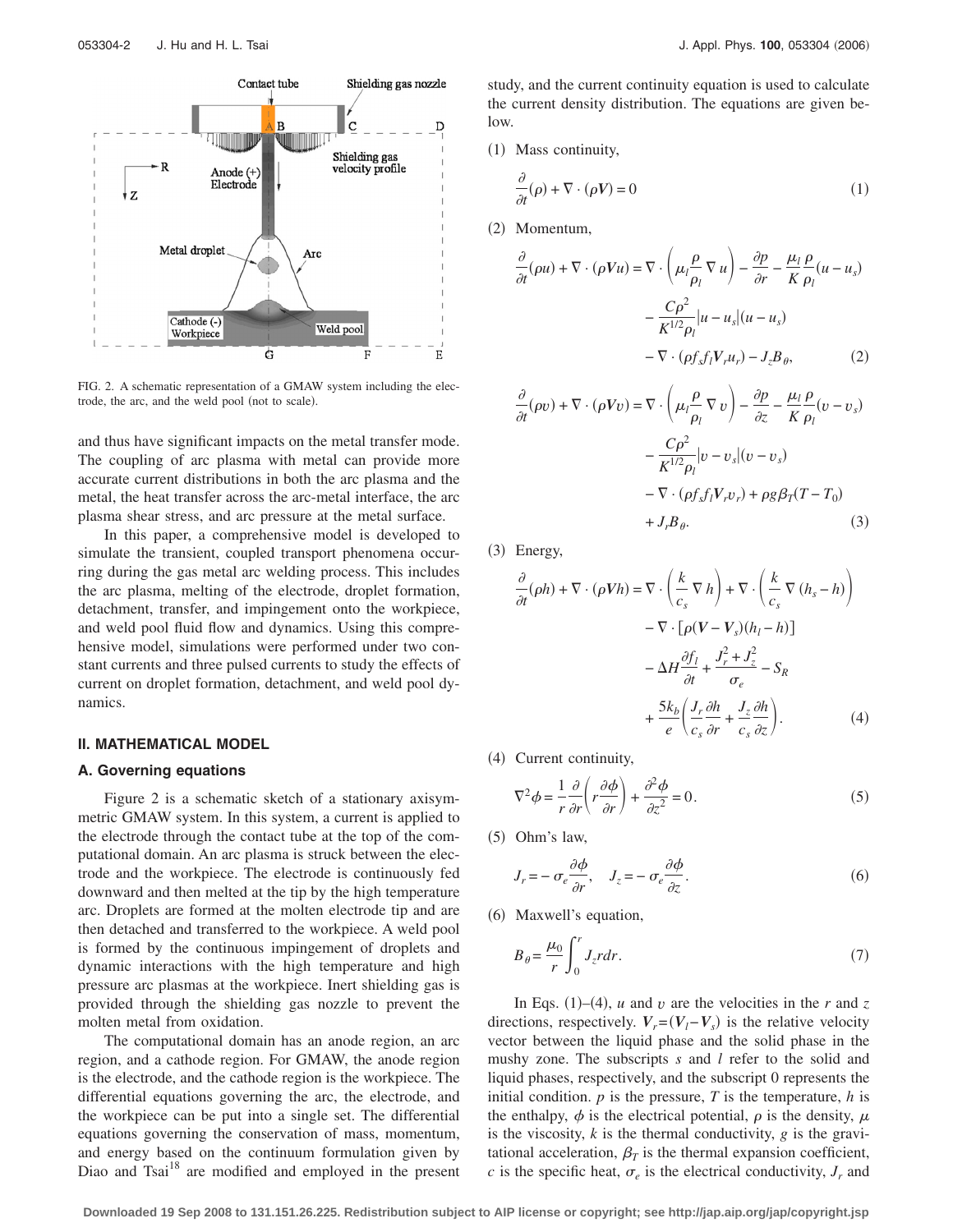$J_z$  are current densities in the respective *r* and *z* directions,  $B_\theta$ is the self-induced electromagnetic field,  $S_R$  is the radiation heat loss,  $\mu_0$  is the magnetic permeability,  $k_b$  is the Stefan-Boltzmann constant, and *e* is the electronic charge.

The third and fourth terms on the right-hand side of Eqs. (2) and (3) represent the respective first- and second-order drag forces for the flow in the mushy zone. The fifth term on the right-hand side of Eqs.  $(2)$  and  $(3)$  represents an interaction between the solid and the liquid phases. The second term on the right-hand side of Eq. (4) represents the net Fourier diffusion flux. While the third term represents the energy flux associated with the relative phase motion, and the fourth term is used to consider the latent heat of fusion. All the terms mentioned in this paragraph are zero, except in the mushy zone. When Eqs.  $(2)$ – $(4)$  are used to calculate the arc plasma, these terms associated with the mushy zone are set to zero and all the thermal physical properties are replaced with those of the arc plasma. In the present study, for metal domain calculations, the solid phase velocity is assumed to be zero due to a relative small weld pool (as compared to, for example, a casting), concentrated arc heat, and rapid solidification of the weld pool after the arc is turned off.

The second-to-last term on the right-hand side of Eq.  $(3)$ is the thermal expansion term. The last term of Eqs. (2) and (3) is the electromagnetic force term. The last three terms in Eq. (4) are Ohmic heating, radiation loss, and electron enthalpy flow, respectively.

Continuum density  $\rho$ , specific heat  $c$ , thermal conductivity *k*, solid mass fraction  $f_s$ , liquid mass fraction  $f_l$ , velocity *V*, and enthalpy *h* are defined as follows:

$$
\rho = g_s \rho_s + g_l \rho_l, \quad c = f_s c_s + f_l c_l, \quad k = g_s k_s + g_l k_l,
$$
  

$$
f_s = \frac{g_s \rho_s}{\rho}, \quad f_l = \frac{g_l \rho_l}{\rho},
$$
  

$$
V = f_s V_s + f_l V_l, \quad h = h_s f_s + h_l f_l,
$$
 (8)

where  $g_s$  and  $g_l$  are the solid volume fraction and liquid volume fraction. Assuming constant phase specific heats, the phase enthalpy for the solid and liquid can be expressed as

$$
h_s = c_s T, \quad h_l = c_l T + (c_s - c_l) T_s + H,\tag{9}
$$

where *H* is the latent heat of fusion for the alloy.

The assumption of permeability function in the mushy zone requires consideration of the growth morphology specific to the alloy under study. In the present study, the permeability function analogous to fluid flow in porous media is assumed, employing the Carman-Kozeny equation<sup>19,20</sup>

$$
K = \frac{g_l^3}{c_1(1 - g_l)^2}, \quad c_1 = \frac{180}{d^2},
$$
\n(10)

where *d* is proportional to the dendrite dimension, which is assumed to be a constant and is on the order of  $10^{-2}$  cm. The inertial coefficient  $C$  can be calculated from<sup>21</sup>

$$
C = 0.13g_l^{-3/2}.\tag{11}
$$

# **B. Arc region**

In the arc region, the plasma is assumed to be in local thermodynamic equilibrium  $(LTE)$ ,<sup>22</sup> implying that the electron and the heavy particle temperatures are equal. On this basis, the plasma properties, including enthalpy, specific heat, density, viscosity, thermal conductivity, and electrical conductivity, are determined from an equilibrium composition calculation. $^{22}$  It is noted that the metal vaporized from the metal surface may influence plasma material properties, but this effect is omitted in the present study. It is also assumed that the plasma is optically thin, thus the radiation may be modeled in an approximate manner by defining a radiation heat loss per unit volume. $^{22}$ 

#### **C. Anode sheath region**

At the plasma-electrode interface, there exists an anode sheath region.<sup>22</sup> In this region, the mixture of plasma and metal vapor departs from LTE, thus it no longer complies with the model presented above. The anode sheath region has been neglected in many arc models, $\frac{9,23-25}{ }$  which leads to a more constricted arc distribution at the bottom of the droplet. This paper adopts the anode sheath the formulation of Haidar<sup>26</sup> by including a noncollisional sheath region for the anode. Formulation of the noncollisional zone is based on the Langmuir sheath model. Heat transfer from the plasma to the electrode is determined by charged particle fluxes across the sheath. These fluxes are due to the electrons and the ions from the plasma, and also to a limited number of electrons emitted from the anode surface due to the thermionic emission. The corresponding current densities of these electrons and ions flow are  $J_e$ ,  $J_i$ , and  $J_R$ . As  $J_R$  is several orders of magnitude lower than  $J_e$  and  $J_i$ , it is omitted in the calculation for simplification. The following formulations<sup>26</sup> are used to calculate the anode voltage drop across the sheath  $V_s$ :

$$
J = J_e - J_i,
$$
  
\n
$$
J_e = en_{e,s} \left(\frac{k_b T_{e,s}}{2 \pi m_e}\right)^{0.5} \exp\left(\frac{eV_s}{k_b T_{e,s}}\right),
$$
  
\n
$$
J_i = \frac{1}{4} en_{e,s} v_B,
$$
  
\n
$$
V_s \le 0,
$$
\n(12)

where *J* is the total current density at the arc-anode interface calculated from the current density equation  $(5)$ ,  $J_i$  and  $J_e$  are calculated from the electron number density as charge neutrality is assumed valid through the transition zone,  $T_e$  is the electron temperature at the sheath edge, which is taken as the local plasma temperature calculated from LTE,  $n_e$ , is the electron number density at the sheath edge, which is taken as the equilibrium electron number density at the local plasma temperature,  $v_B$  is the Bohm velocity given by  $v_B$  $=(k_bT_{e,s}/m_i)^{0.5}$ , *e* is the electronic charge,  $k_b$  is the Stefan-Boltzmann constant,  $m_e$  is the electron mass, and  $m_i$  is the ion mass for the plasma gas.

The energy balance equation at the anode surface is modified to include a source term  $S_a$  expressing the heating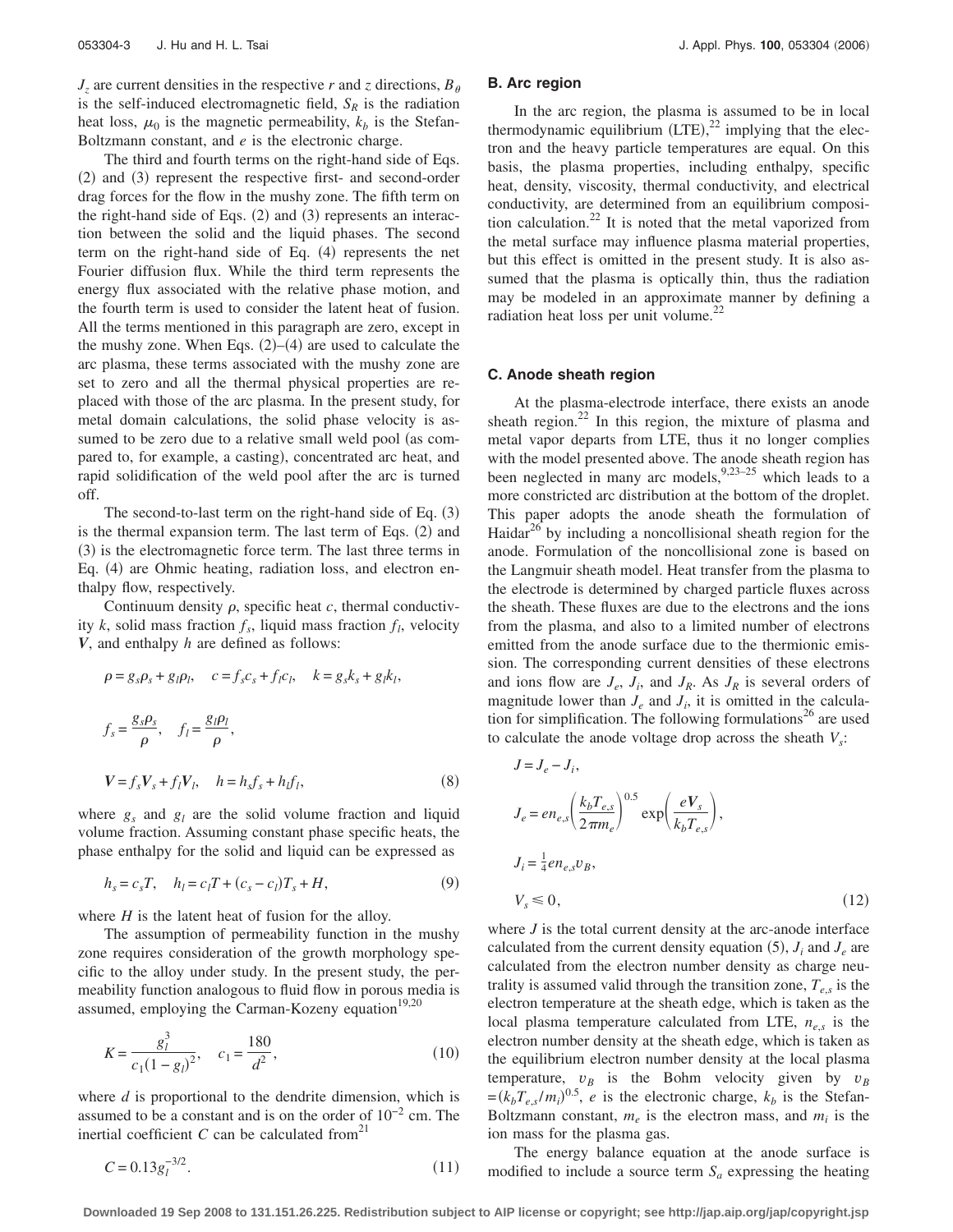effects due to conduction by neutral particles, charge transport across the sheath through  $J_e$  and  $J_i$ , and cooling effects due to evaporation and blackbody radiation,

$$
S_a = \frac{k_{\text{eff}}(T_{e,s} - T_a)}{\delta} + J_i \left( V_i - V_s + \frac{5k_b}{2e} T_a \right)
$$

$$
+ J_e \left( \phi_w + \frac{5k_b}{2e} T_{e,s} \right) - q_{\text{ev}} H_{\text{ev}} - \varepsilon k_b T_a^4, \tag{13}
$$

where  $k_{\text{eff}}$  is the thermal conductivity taken at the arc plasma temperature,  $T_a$  is the anode surface temperature,  $\delta$  is the length of the anode sheath region and the maximum experimentally observed thickness of the anode fall region is 0.1 mm,<sup>27</sup>  $V_i$  is the ionization energy of the plasma gas,  $\phi_w$  is the work function of the anode material,  $\varepsilon$  is the emissivity of the surface,  $q_{ev}$  is the evaporation mass rate of metal vapor, and *H*ev is the latent heat of vaporization. For metal such as steel,  $q_{\text{ev}}$  can be written as<sup>28</sup>

$$
\log(q_{\text{ev}}) = A_v + \log P_{\text{atm}} - 0.5 \log T,\tag{14}
$$

$$
\log P_{\text{atm}} = 6.121 - \frac{18\,836}{T}.\tag{15}
$$

The energy balance equation for the plasma in the transition zone is also modified to include a source term *S*ap expressing the cooling effects due to conduction by neutral particles and charge transport across the sheath through *Je* and  $J_i$ ,

$$
S_{\rm ap} = -\frac{k_{\rm eff}(T_{e,s} - T_a)}{\delta} - J_i \left( V_i + \frac{5k_b}{2e} T_a \right) - J_e \left( \frac{5k_b}{2e} T_{e,s} - V_s \right).
$$
 (16)

#### **D. Cathode sheath region**

Similar to the anode region, there exists a cathode sheath region between the plasma and the cathode. However, the physics of the cathode sheath and the energy balance at the nonthermionic cathode for GMAW are not well understood. $3,9,10$  The thermal effect due to the cathode sheath has been omitted in many models but reasonable results were obtained. $9,10$  Thus, the source term of the energy balance equation at the cathode surface will only consider conduction, radiation, and evaporation,

$$
S_c = \frac{k_{\text{eff}}(T_{\text{arc}} - T_c)}{\delta} - q_{\text{ev}}H_{\text{ev}} - \varepsilon k_b T_c^4,\tag{17}
$$

where  $k<sub>eff</sub>$  is the effective thermal conductivity at the arccathode surface taken as the thermal conductivity of the arc plasma,  $\delta$  is the length of the cathode sheath region, and  $T_c$  is the cathode surface temperature.

In additional to the heat loss by conduction, another positive term is included in the energy source term for the plasma at the cathode surface. This positive term is used to approximate the energy used in the cathode boundary layer to ionize the plasma<sup>29</sup> and it can also eliminate the unreasonable cooling effect of the electron flow term in the cathode region. $^{22}$  The energy source term for the plasma at the cathode surface is given by

$$
S_{\rm cp} = -\frac{k_{\rm eff}(T_{\rm arc} - T_c)}{\delta} + \frac{5k_b(T_{\rm arc} - T_c)}{2e}.
$$
 (18)

# **E. Metal region (electrode, droplet, and workpiece**…

In this model, the anode region and cathode region change their shapes with time. Together with free droplets in the arc, they consist of the metal region, which is occupied by metal. The temperature distribution within the metal region is at an energy balance of conduction, Ohmic heating, and convection in the metal and the heat transferred from the arc plasma. Considerations are also given to energy gains and losses due to latent heat resulting from melting and solidification at the solid-liquid interface. Changes in the shape of the electrode tip and the weld pool surface result in changes in the current distribution, the heat generated due to Ohmic heating, and the heat transferred from the arc to the metal surface.

#### **F. Tracking of solid-liquid interface**

The solid/liquid phase-change boundary is handled by the continuum model. $^{18}$  The third, fourth, and fifth terms on the right-hand side of Eqs.  $(2)$  and  $(3)$  vanish at the solid phase because  $u=u<sub>s</sub>=v=v<sub>s</sub>=0$  and  $f<sub>l</sub>=0$ . For the liquid region, since *K* goes to infinity due to  $g_l = 1$  in Eq. (10) and  $f_s = 0$ , all the aforementioned terms also vanish. These terms are only valid in the mushy zone, where  $0 \le f_l \le 1$  and 0  $f_s$ <1. Therefore, there is no need to explicitly track the phase-change boundaries, and the liquid region, mushy zone, and solid region all are calculated by Eqs. (2) and (3). During the fusion and solidification processes, the latent heat is absorbed or released in the mushy zone, which is handled through the use of enthalpy defined in Eq.  $(9)$ .

#### **G. Tracking of free surfaces**

Precise tracking of the free surface of the droplet and the welding pool are essential to correctly predict the shape of the droplet and the weld pool as a function of time. The algorithm of VOF is used to track the moving free surface. $30$ The fluid configuration is defined by a volume of fluid function,  $F(r, z, t)$ , which tracks the location of the free surface. This function represents the volume of fluid per unit volume and satisfies the following conservation equation

$$
\frac{dF}{dt} = \frac{\partial F}{\partial t} + (V \cdot \nabla)F = 0.
$$
\n(19)

When averaged over the cells of a computing mesh, the average value of *F* in a cell is equal to the fractional volume of the cell occupied by the metal. A unit value of *F* corresponds to a cell full of metal, whereas a zero value indicates that the cell contains no metal. Cells with *F* values between zero and one are partially filled with metal.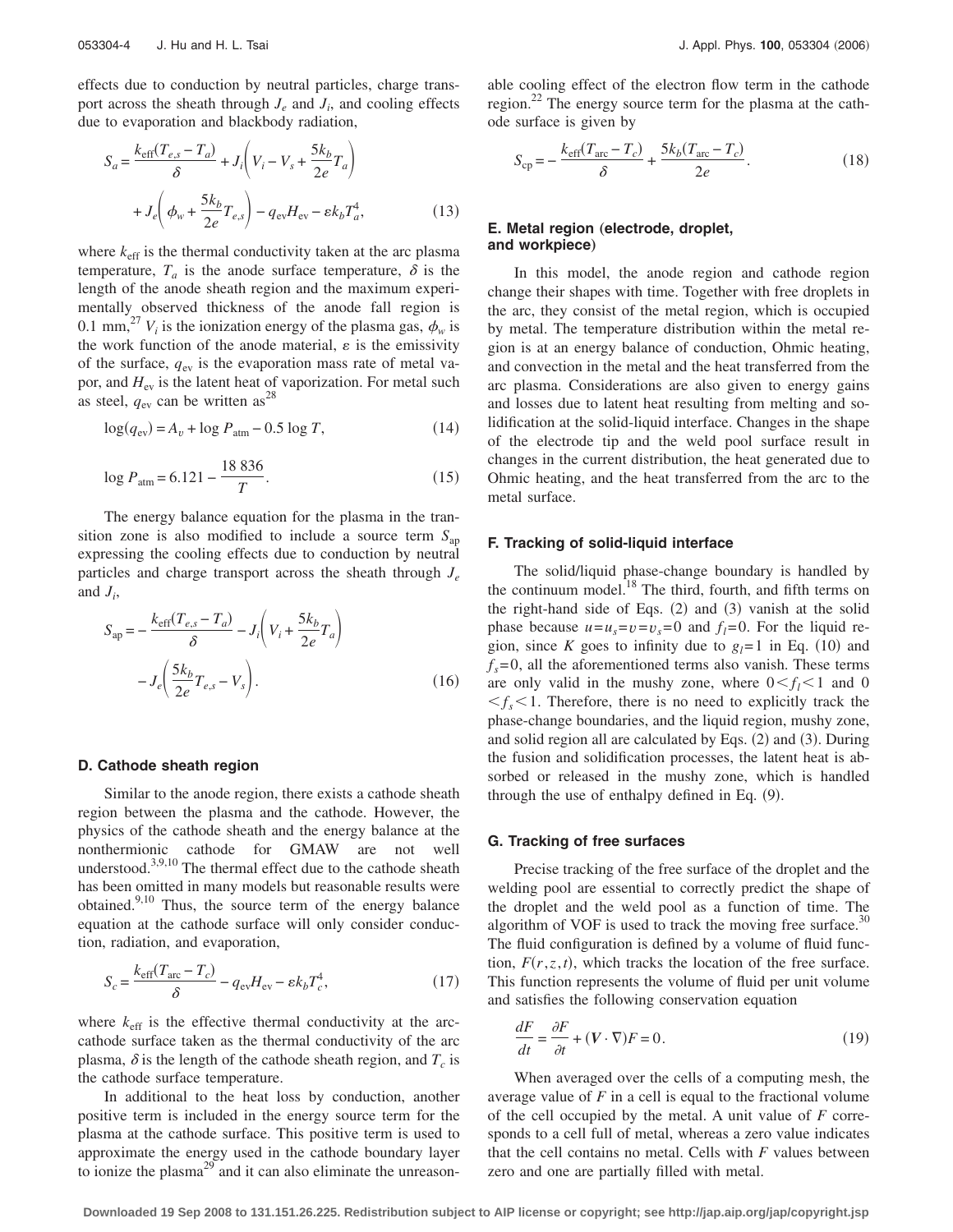TABLE I. Boundary conditions on the outer boundaries.

|                  | AB                                                                                                                                                                                    | BC                  | CD                                                   | DE                                          | EF                                                          | FG                  | GA                                     |
|------------------|---------------------------------------------------------------------------------------------------------------------------------------------------------------------------------------|---------------------|------------------------------------------------------|---------------------------------------------|-------------------------------------------------------------|---------------------|----------------------------------------|
| $\boldsymbol{u}$ | $\theta$                                                                                                                                                                              | $\theta$            | $\overline{\phantom{a}}$                             | $\frac{\partial(\rho u)}{\partial u} = 0$ 0 |                                                             | $\overline{0}$      | $\theta$                               |
| $\upsilon$       | $v_w$                                                                                                                                                                                 |                     | Eq. (25) $\frac{\partial(\rho v)}{\partial z} = 0$ 0 |                                             | $\overline{0}$                                              | $\overline{0}$      | $\frac{\partial v}{\partial r} = 0$    |
| $\boldsymbol{h}$ | $T = 300 \text{ K}$                                                                                                                                                                   | $T = 300 \text{ K}$ |                                                      |                                             | $T = 300 \text{ K}$ $T = 300 \text{ K}$ $T = 300 \text{ K}$ | $T = 300 \text{ K}$ | $\frac{\partial T}{\partial r} = 0$    |
| $\phi$           | $-\sigma \frac{\partial \phi}{\partial z} = \frac{I}{\pi R_c^2}$ $\frac{\partial \phi}{\partial z} = 0$ $\frac{\partial \phi}{\partial z} = 0$ $\frac{\partial \phi}{\partial r} = 0$ |                     |                                                      |                                             | $\phi = 0$                                                  | $\phi = 0$          | $\frac{\partial \phi}{\partial r} = 0$ |
|                  |                                                                                                                                                                                       |                     |                                                      |                                             |                                                             |                     |                                        |

#### **H. Forces at the arc plasma and metal interface**

The molten part of the metal is subjected to body forces such as gravity and electromagnetic force. It is also subjected to surface forces such as surface tension due to surface curvature, Marangoni shear stress due to temperature difference, and arc plasma shear stress and arc pressure at the arc plasma and metal interface. For cells containing a free surface, surface tension pressure normal to the free surface can be expressed as  $30$ 

$$
p_s = \gamma \kappa, \tag{20}
$$

where  $\gamma$  is the surface tension coefficient and  $\kappa$  is the free surface curvature given by

$$
\kappa = -\left[\nabla \cdot \left(\frac{\mathbf{n}}{|\mathbf{n}|}\right)\right] = \frac{1}{|\mathbf{n}|} \left[\left(\frac{\mathbf{n}}{|\mathbf{n}|} \cdot \nabla\right) |\mathbf{n}| - (\nabla \cdot \mathbf{n})\right],\qquad(21)
$$

where **n** is a vector normal to the local free surface which equals the gradient of the VOF function

$$
\mathbf{n} = \nabla F. \tag{22}
$$

The temperature-dependent Marangoni shear stress at the free surface in a direction tangential to the local free surface is given by  $16$ 

$$
\tau_{\text{Ms}} = \frac{\partial \gamma}{\partial T} \frac{\partial T}{\partial \mathbf{s}},\tag{23}
$$

where **s** is a vector tangential to the local free surface.

The arc plasma shear stress is calculated at the free surface from the velocities of arc plasma cells immediately adjacent the metal cells,

$$
\tau_{\rm ps} = \mu \frac{\partial V}{\partial s},\tag{24}
$$

where  $\mu$  is the viscosity of arc plasma.

The arc pressure at the metal surface is obtained from the computational result in the arc region. The surface forces are included by adding source terms to the momentum equations according to the continuum surface force (CSF) model.<sup>30</sup> Using  $F$  of the VOF function as the characteristic function, the surface tension pressure, Marangoni shear stress, arc plasma shear stress, and arc pressure are all transformed to the localized body forces and added to the momentum transport equations as source terms at the boundary cells.

## **I. Boundary conditions**

#### *1. External boundary conditions*

The calculation domain, as shown in Fig. 2, is *ABCDEFGA*. Only half of the entire physical domain is calculated due to the cylindrical symmetry along the centerline *AG*. The corresponding external boundary conditions for the entire domain are listed in Table I. Symmetrical boundary conditions are used along the centerline *AG*. The wire feed rate is incorporated through a boundary condition on *v* along *AB*. The imposed shielding gas flow is set through a boundary condition on *v* along *BC*. For the inflow of gas from the nozzle, the radial velocity component is omitted and the axial velocity component is determined from the formula for pipe flow as shown in the following: $31$ 

$$
v(r) = \frac{2Q}{\pi} \frac{\{R_n^2 - r^2 + (R_n^2 - R_w^2) [\ln(r/R_n)/\ln(R_n/R_w)]\}}{\{R_n^4 - R_w^4 + [(R_n^2 - R_w^2)^2/\ln(R_n/R_w)]\}} + V_w \frac{\ln R_n/r}{\ln R_n/R_w},
$$
(25)

where  $Q$  is the inflow rate of the shielding gas,  $R_w$  is the radius of the electrode,  $R_n$  is the internal radius of the shielding gas nozzle, and  $V_w$  is the wire feed rate. A constant mass flow boundary condition is used for the open boundaries *CD* and *DE*.

The temperature boundaries along *AD*, *DE*, and *EG* are determined by the ambient condition, which is set as room temperature, 300 K. Uniform current density is specified along *AB* as  $J_z = -\sigma_e(\partial \phi / \partial z) = I / \pi R_w^2$ . The voltage  $\phi$  is set to zero at the bottom of the workpiece *FG*.

#### *2. Internal boundary conditions*

Within the computational domain, the moving surface of the electrode, droplet, and weld pool forms a moving inner boundary condition for the arc region. VOF, Eq. (19), is solved in the metal domain to track the moving free surface with free boundary conditions set at the metal free surface.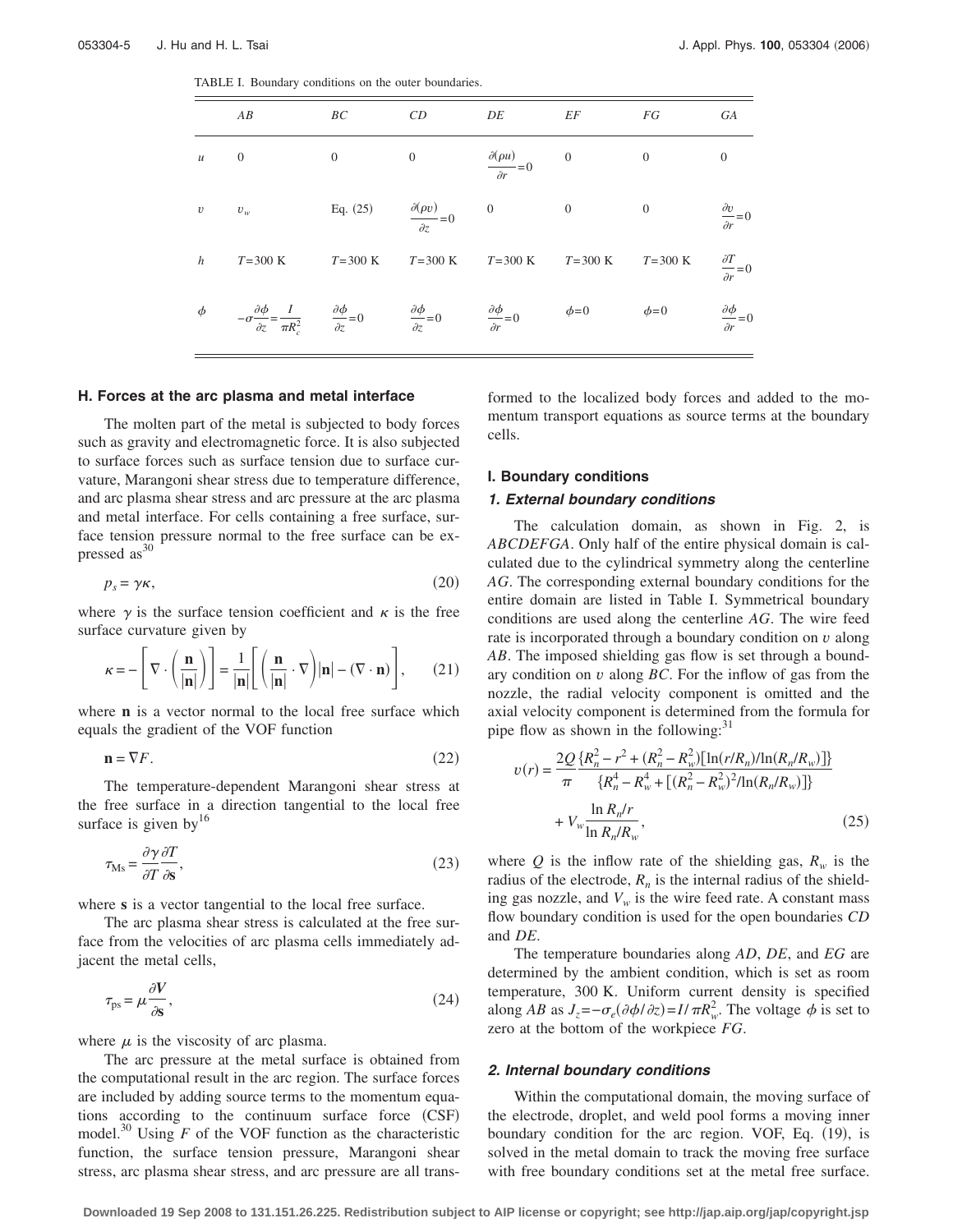Additional body force source terms are added to the momentum transport equations at the metal free surface to consider the effects of surface tension, Maragoni shear stress, arc plasma shear stress, and arc pressure. Additional source terms described in Eqs.  $(13)$  and  $(17)$  are added to the energy equation for the special treatment of the anode sheath and the cathode sheath.

A fixed computational domain is used to solve the equations in the arc region. The metal region is used as the inner boundary for the arc region. As the velocity of the metal domain is much smaller than the velocity of the arc plasma, the metal region serves as an inner obstacle in the arc domain. The temperature at the metal free surface is considered as the temperature boundary for the arc domain. Additional source terms described in Eqs. (16) and (18) are added to the energy equation for the arc near the anode and cathode.

# **III. NUMERICAL CONSIDERATIONS**

In the present study, the transport phenomena in the arc plasma and the metal are calculated separately in the corresponding metal domain and arc domain, and the two domains are coupled through interfacial boundary conditions in each time step. The current distribution is greatly influenced by the temperature in the arc column and the shape of the metal domain, but it is only slightly influenced by the temperature distribution in the metal domain as the electrical conductivity of metal varies slightly with temperature. Therefore, the current continuity equation and its associated boundary conditions are solved in the entire domain, while other primary variables, including  $p$ ,  $u$ ,  $v$ , and  $T$ , are calculated separately in the metal domain and the arc domain. The current continuity equation is iterated with the transport equations in the arc domain to obtain the current density distribution for both the arc domain and the metal domain. Iterations are required to assure convergence of each domain and then the boundary conditions are calculated from each domain for the coupling between the two domains.

For the metal domain, the method developed by Torrey *et al.*<sup>32</sup> was used to solve *p*, *u*, *v*, and *T*. This method is Eulerian and allows for an arbitrary number of segments of free surface with any reasonable shape. The basic procedure for advancing the solution through one time step,  $\Delta t$ , consists of three steps. First, at the beginning of the time step, explicit approximations to the momentum equations  $2.3$  are used to find provisional values of the new time velocities. Second, an iterative procedure is used to solve for the advanced time pressure and velocity fields that satisfy Eq. (1) to within a convergence criterion at the new time. Third, the energy equation is solved.

For the arc plasma domain, a fully implicit formulation is used for the time-dependent terms, and the combined convection/diffusion coefficients are evaluated using an upwind scheme. The SIMPLE algorithm<sup>33</sup> is applied to solve the momentum and continuity equations to obtain the velocity field. At each time step, the current continuity equation is solved first, based on the updated parameters. Current density and electromagnetic force are then calculated for the momentum and energy equations. The momentum equations

TABLE II. Thermophysical properties of stainless steel and other parameters.

| Nomenclature                         | Symbol                         | Value (unit)                                        |
|--------------------------------------|--------------------------------|-----------------------------------------------------|
| Constant in Eq. (14)                 | A <sub>1</sub>                 | 2.52                                                |
| Specific heat of solid phase         | $c_{s}$                        | 700 (J kg <sup>-1</sup> K <sup>-1</sup> )           |
| Specific heat of liquid phase        | c <sub>1</sub>                 | 780 (J $kg^{-1} K^{-1}$ )                           |
| Thermal conductivity of solid phase  | $k_{s}$                        | 22 (W $m^{-1}$ K <sup>-1</sup> )                    |
| Thermal conductivity of liquid phase | $k_I$                          | 22 (W $m^{-1}$ K <sup>-1</sup> )                    |
| Density of solid phase               | $\rho_{\rm s}$                 | $7200$ (kg m <sup>-3</sup> )                        |
| Density of liquid phase              | $\rho_l$                       | 7200 (kg m <sup>-3</sup> )                          |
| Thermal expansion coefficient        | $\beta_T$                      | $4.95 \times 10^{-5}$ (K <sup>-1</sup> )            |
| Radiation emissivity                 | ε                              | 0.4                                                 |
| Dynamic viscosity                    | $\mu_l$                        | $0.006$ (kg m <sup>-1</sup> s <sup>-1</sup> )       |
| Latent heat of fusion                | H                              | $2.47 \times 10^5$ (J kg <sup>-1</sup> )            |
| Latent heat of vaporization          | $H_{\rm ev}$                   | $7.34 \times 10^6$ (J kg <sup>-1</sup> )            |
| Solidus temperature                  | $T_{\rm c}$                    | 1750(K)                                             |
| Liquidus temperature                 | $T_I$                          | 1800 (K)                                            |
| Vaporization temperature             | $T_{\rm ev}$                   | 3080 $(K)$                                          |
| Surface tension coefficient          | $\gamma$                       | $1.2~(N~m^{-1})$                                    |
| Surface tension temperature gradient | $\partial \gamma / \partial T$ | $10^{-4}$ (N m <sup>-1</sup> K <sup>-1</sup> )      |
| Electrical conductivity              | $\sigma_e$                     | $7.7 \times 10^5$ ( $\Omega^{-1}$ m <sup>-1</sup> ) |
| Magnetic permeability                | $\mu_0$                        | $1.26 \times 10^{-6}$ (H m <sup>-1</sup> )          |
| Work function                        | $\phi_w$                       | 4.3 $(V)$                                           |
| Argon ionization energy              | $V_i$                          | $15.76$ (V)                                         |

and the continuity equation are then solved in the iteration process to obtain pressure and velocity. The energy equation is solved to get the new temperature distribution. Next, the temperature-dependent parameters are updated, and the program goes back to the first step to calculate the current continuity equation. This process is repeated for each time step until the convergence criteria are satisfied.

The governing differential equations [Eqs.  $(1)$ – $(5)$  and (19)] and all related supplemental and boundary conditions are solved through the following iterative scheme.

- $1)$  At  $t=0$ , the electrode is set up at an initial position and initial temperature distribution is given to the metal domain. Based on the initial fixed metal domain and temperature distribution, the initial distributions of temperature, velocity, pressure, and current are obtained by solving the steady state equations in the arc domain [this procedure is similar to the steps from  $(5)-(7)$  for the steady state.
- (2) Surface tension, Marangoni shear stress, electromagnetic force, plasma shear stress, and arc pressure are calculated, and other associated boundary conditions are evaluated for the metal domain.
- (3) Equations  $(1)$ - $(4)$  are solved iteratively to obtain pressure, velocity, and temperature in the metal domain.
- (4) VOF, Eq. (19), is solved to obtain the new free surface profile for the metal domain. The physical properties of cells and the boundary conditions within the computing domain are updated.
- $(5)$  The current continuity equation  $(5)$  is solved in the whole domain with updated parameters. Current density and electromagnetic force are calculated.
- $(6)$  Equations  $(1)$ – $(3)$  and the associated boundary conditions are solved iteratively to get the velocity and pres-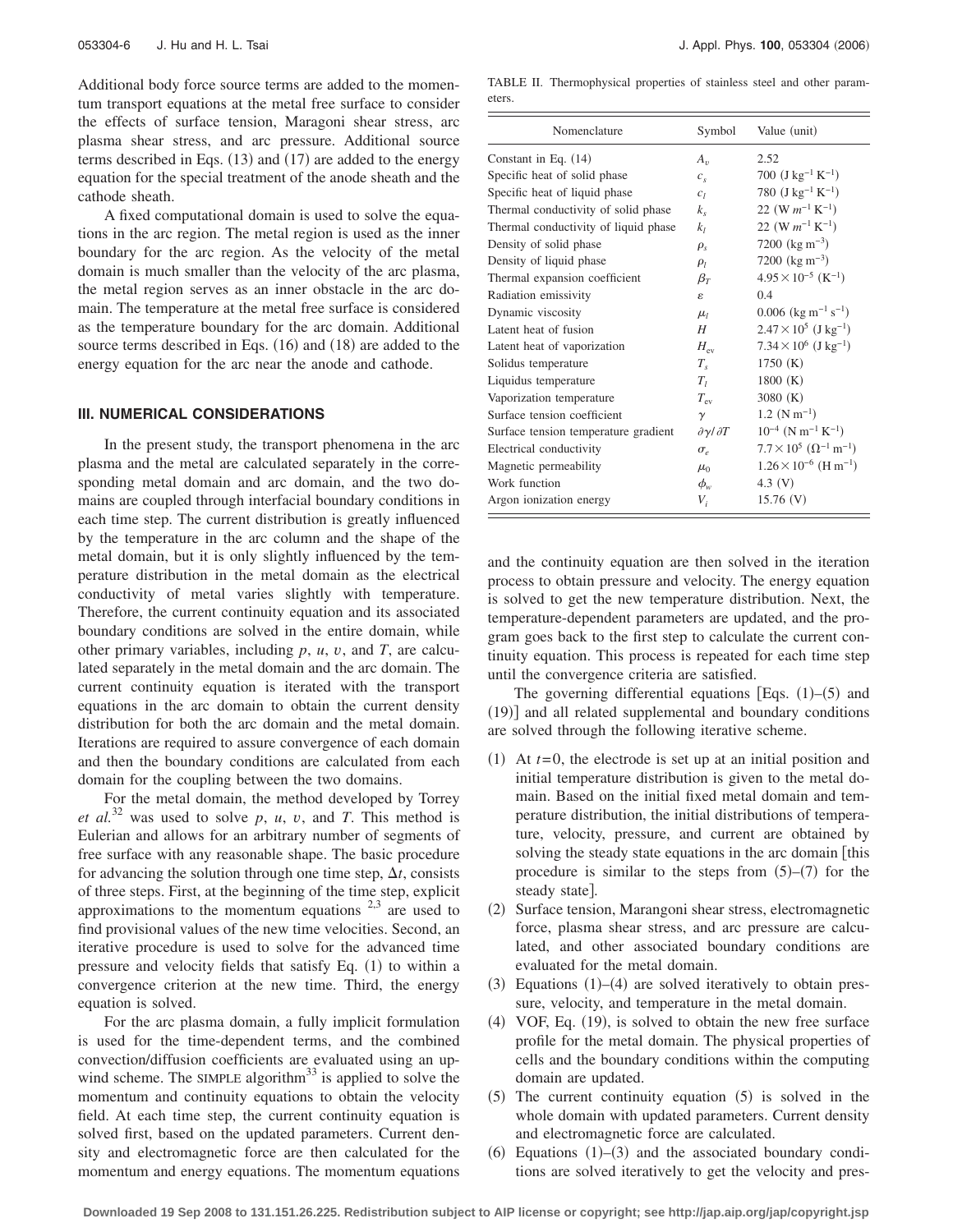FIG. 3. Temperature distribution for

the 175 A constant current.



sure distributions of the arc plasma. When solving these equations, the electrode, the droplet, and the workpiece are treated as fixed inner obstacles.

- (7) Energy equation (4) is solved in the arc domain to get the new temperature distribution. Thermal physical properties of the arc plasma are updated. From here, the iteration goes back to step  $(5)$  to repeat the process for new distribution of current density, velocity pressure, and temperature, until convergence criteria are satisfied.
- (8) Advance to the next time step and back to step (2) until the desired time is reached.

A nonuniform grid system is employed with finer grid sizes near both the cathode and anode regions.

The calculation domain is half of the cylinder of 5.0 cm radius and 3.04 cm in length. Extensive tests have been conducted using different grid sizes and time step sizes to assure consistent results, and the final grid and time step sizes can be considered the compromise between computational time and numerical accuracy. The mesh sizes near the anode and cathode centers are set as 0.01 cm. Time step size is set as  $5\times10^{-6}$  s.

## **IV. RESULTS AND DISCUSSION**

The electrode is a stainless steel with a 0.16 cm diameter. The workpiece is also a stainless steel disk with a 3 cm diameter and a 0.5 cm thickness. The imposed external shielding gas flows out of a gas nozzle with a 1.91 cm inner diameter at a rate of 24 l/min. The contact tube is set flush with the bottom of the gas nozzle and is 2.54 cm above the workpiece. The initial arc length is set as 0.8 cm. The temperature-dependent radiation loss term  $(S_R)$  in Eq. (4) and



#### **A. Constant current**

Figures 3 and 4 show the temperature distributions for the two constant currents at 175 and 280 A. As the temperature of metal is much lower than that of the arc plasma, the metal appears to be dark while the arc plasma has a bright column between the electrode and the workpiece. The surfaces of metal, which include the electrode, droplet, and workpiece, are also marked by the white lines in Figs. 3 and 4.

At a constant current of 175 A, as shown in Fig. 3, a large amount of liquid metal accumulates at the electrode tip before the droplet detaches. After a long droplet formation time, the droplet is detached from the electrode tip with an average diameter of 3.2 mm. The droplet detachment fre-



FIG. 4. Temperature distribution for the 280 A constant current.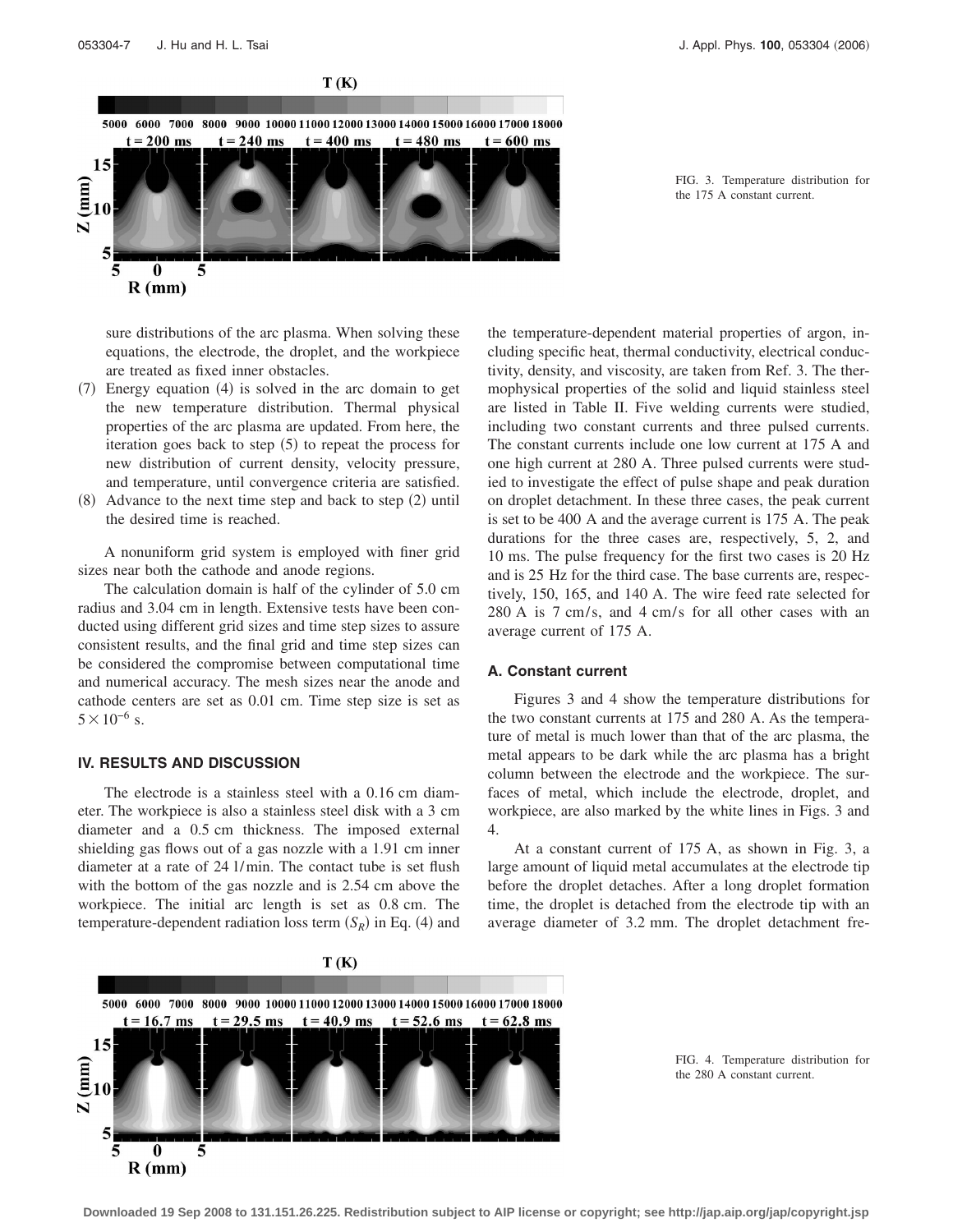

quency is less than 5 Hz. As the electromagnetic force is small at low currents, the droplet is detached by the competition of surface tension and gravity force. During a real welding process, the big droplet hanging at the electrode tip often wanders around the electrode and suddenly is detached by the surrounding disturbance, causing serious spattering problems at low current levels.

At a high current level, the electromagnetic force plays a major role in pinching the droplet off the electrode tip. The moments near droplet detachment are shown in Fig. 4 for the first five droplets at a high constant current of 280 A. Comparing Fig. 4 with Fig. 3, the arc plasma temperature is higher, the droplet size is smaller, and the droplet formation time is shorter at 280 A than at 175 A. The average diameter of the detached droplets at 280 A is 1.4 mm and the detachment frequency is 90 Hz.

The detached droplets are pushed downward by the arc plasma and accelerated toward the workpiece. The detailed description of the detached droplet transfer process in the arc can be found in Ref. 25. The detached droplet has a higher acceleration under the higher current condition. When the droplet reaches the surface of the workpiece, the average velocity of the droplet is 40 cm/s at 175 A and 110 cm/s at 280 A. The droplet then impinges onto the workpiece, melts part of the workpiece, and forms a weld pool there. Droplet impingement onto the weld pool has a big influence on weld pool shape and penetration depth. As shown in Fig. 3, the weld pool surface underneath the arc plasma has a round shape where there are only four or five droplets per second impinge onto the weld pool with low velocities. While for a higher current of 280 A, the weld pool has a concave shape underneath the arc plasma, where there are frequent high speed droplets impinging onto the weld pool, as shown in Fig. 4. Another reason for the more flattened weld pool at high current is that the arc pressure is higher.

Figure 5 shows some typical weld pool shape and velocity distributions in the weld pool for three different currents. In order to increase the readability, only a quarter of the grid nodes were used in Fig. 5. As the wire feed speed is different for 280 and 175 A, it takes about 322 ms to have the same amount of filler metal deposited into the weld pool for 280 A, while about 506 ms for 175 A. As shown in Fig. 5, the weld pool shape is bigger and flatter and the weld pool depth is bigger for 280 A than for 175 A. Thus, a deeper weld penetration can be achieved with shorter welding time at higher currents. However, a bigger weld pool forms at higher currents, which means a bigger heat-affected zone. Pulsed currents can achieve both a small weld pool and a deep penetration at a low average current. As shown in Fig.

FIG. 5. Velocity distributions in the weld pool for three currents: (a) 175 A, (b) 280 A, and (c) pulsed current with an average current of 175 A.

5(c) for a 20 Hz pulsed current with an average current of 175 A, the weld pool is smaller than that for 280 A, and the weld pool penetration is deeper than that for 175 A.

# **B. Pulsed current**

The weld pool shape is greatly related to the droplet size, impingement velocity, and frequency, which cannot be controlled by constant currents, but can be achieved by pulsed currents. By choosing different pulsed current wave forms, the droplet size, impingement velocity, and frequency can be controlled. In this section, simulations of three pulsed currents are carried out to study the effect of peak current duration on droplet transfer.

Figure 6 shows the dynamic droplet development and detachment process of the first case with peak duration of 5 ms. The droplet profiles with current pulses are shown in Fig. 6 for the first two pulses. A round droplet grows during the base duration and is hold onto the electrode tip by surface tension. When a 400 A peak pulse is applied at *t*= 45 ms, the droplet is elongated and detached at *t*= 50.4 ms. The detached droplet is transferred in the arc to the workpiece while another droplet forms at the electrode tip. No other droplet is detached in the following base duration. Thus, one droplet is detached at the end of peak current for each pulse. The detached droplets have an average diameter of 1.9 mm.

The arc plasma temperature distributions for the first droplet detachment are shown in Fig. 7, in which a much brighter arc plasma can be seen in the peak duration from *t* = 45 to 50 ms. As the droplet is detached at the end of the peak duration, the detached droplet is transferred in a low base current during which the acceleration is low. The electromagnetic force distributions for the first droplet detachment are shown in Fig. 8. The corresponding velocity distri-



FIG. 6. Droplet profiles during the metal transfer process with a pulsed current of 5 ms peak duration.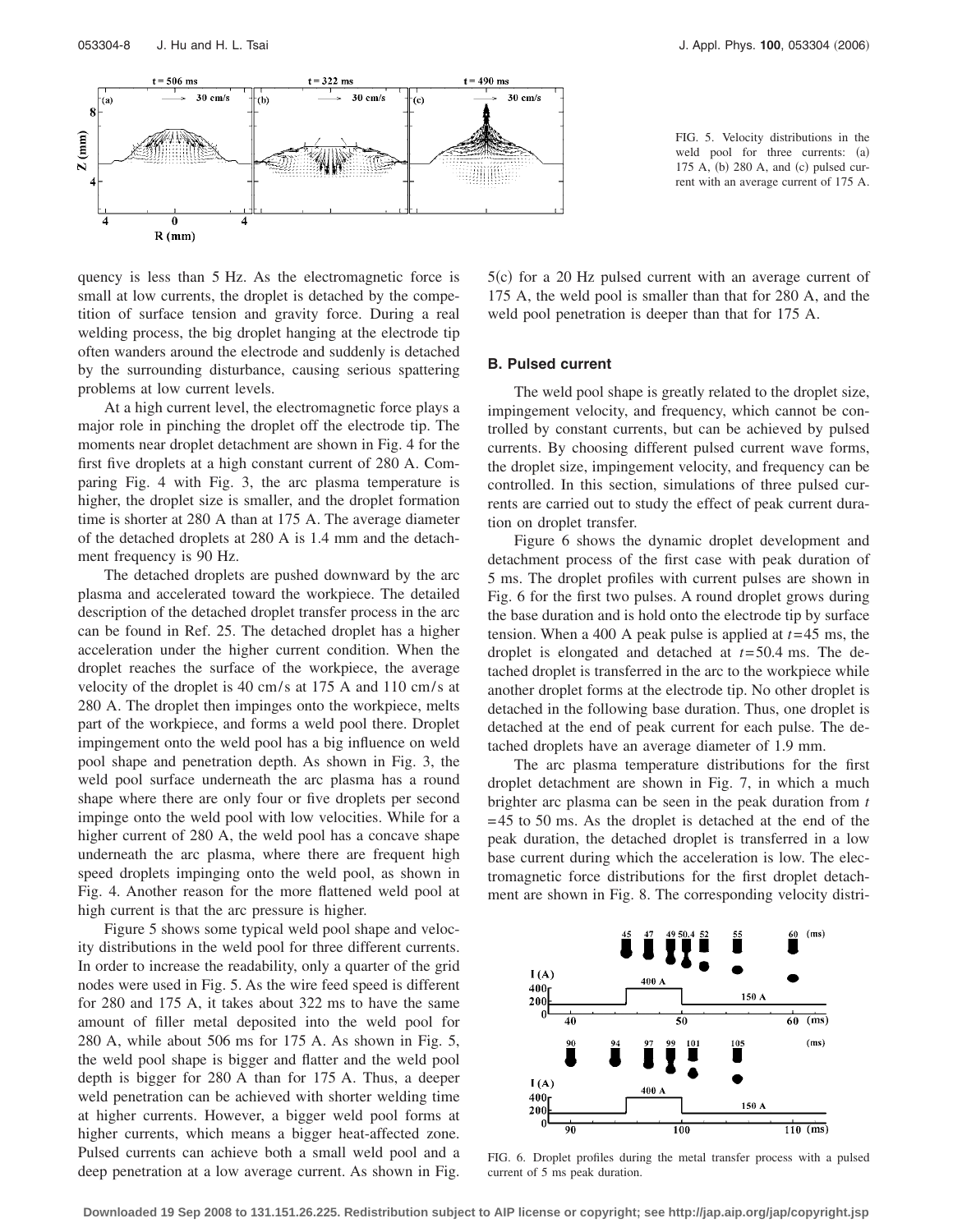

FIG. 7. Temperature distributions for a pulsed current of 5 ms peak duration.

butions and temperature distributions in the droplet are shown in Figs. 9 and 10, respectively. The pinch effect of electromagnetic force is the deterministic factor for droplet detachment in this case. The magnitude of electromagnetic force in the metal at base current is  $10^6$  N/m<sup>3</sup>, as shown at *t*= 45 ms in Fig. 8, which is small and a round droplet forms stably at the electrode tip. As seen in Fig. 9, a counterclockwise flow exists in the droplet where surface tension is the dominant force. From Figs. 9 and 10, it can be seen that a counterclockwise flow brings the cool liquid metal at the droplet root downward and the hot liquid at the droplet surface to the upper part of the droplet. Then, at *t*= 46 ms, the electromagnetic force increases to  $10^7$  N/m<sup>3</sup> in peak duration. The greatly increased electromagnetic force pinches the liquid metal in the droplet and accelerates it downward. At *t*= 46 ms, the downward velocity of the liquid metal in the droplet is much higher than at *t*= 45 ms and the counterclockwise flow pattern inside the droplet is not obvious.

The liquid metal quickly moves downward and a neck already forms at *t*= 48 ms. After a neck forms, the electromagnetic force significantly increases its magnitude and changes its distribution within the liquid metal. Above the waist of the droplet, the electromagnetic force has inward and downward directions and squeezes the liquid metal to flow inward and upward. Below the waist, it has inward and downward directions and pinches the liquid metal to flow downward. This motion helps to elongate and narrow the droplet neck and further increase the electromagnetic force. Thus, once a neck forms, the droplet is detached very quickly. After a neck forms at *t*= 48 ms, there is no hot liquid brought up to the upper part of the droplet by the counterclockwise flow at the droplet surface. However, a counterclockwise vortex forms above the droplet waist which is due to the pinch effect of electromagnetic force on the upper part of the liquid metal. The change of flow pattern inside the droplet changes the temperature distribution within the droplet. As shown in Fig. 10, the concave melting surface at the droplet root becomes flat and then convex after a neck forms. After a droplet detaches, the remaining liquid at the electrode tip is bounced back and forms another droplet at the low base current.

Peak duration is very important to form one droplet per pulse. As it is shown in Fig. 11, the 2 ms peak duration is insufficient to detach the droplet from the electrode tip and the subsequent current pulse also fails to detach the growing



FIG. 8. Electromagnetic force distributions for a pulsed current of 5 ms peak duration. FIG. 9. Velocity distributions for a pulsed current of 5 ms peak duration.

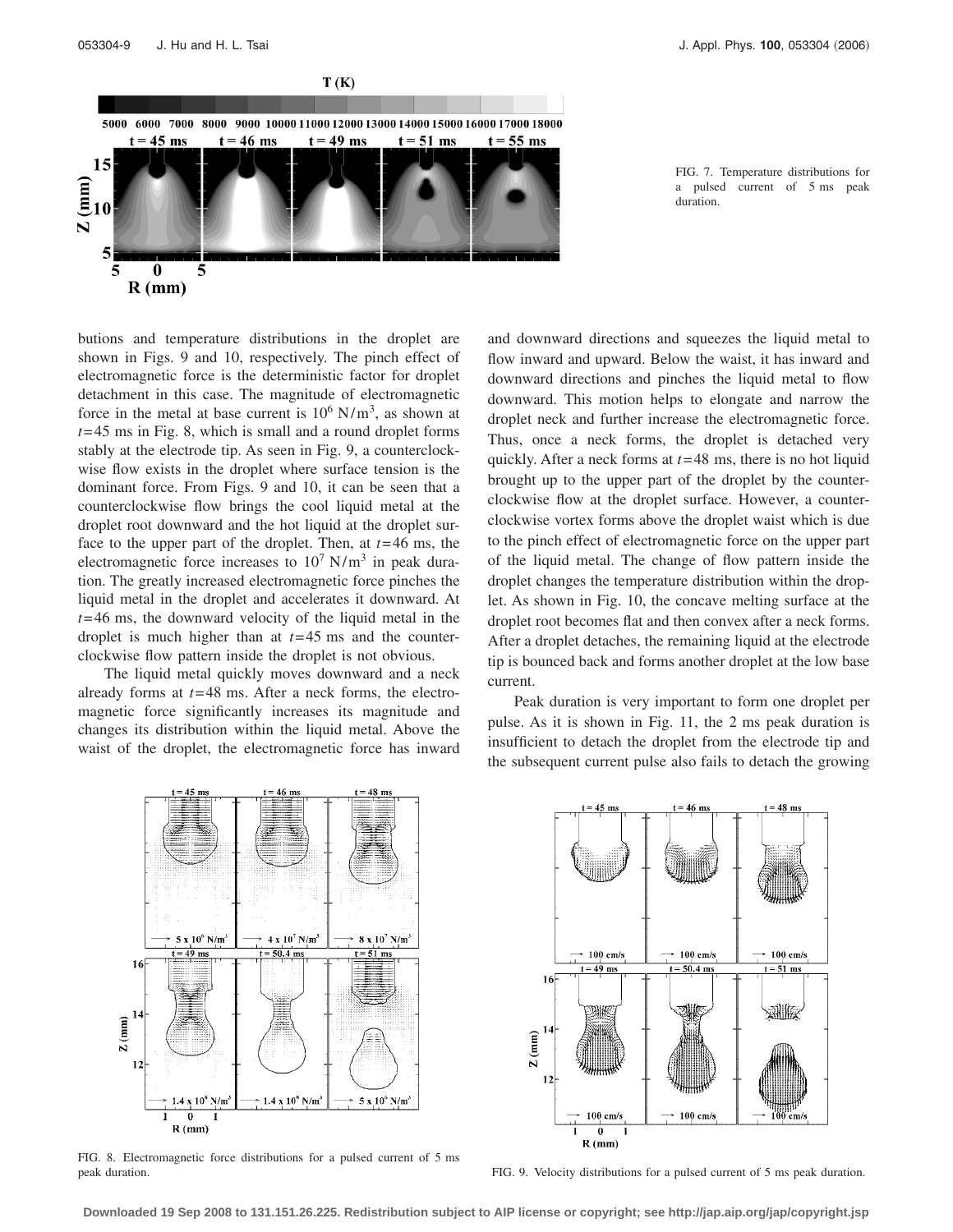

FIG. 10. Temperature distributions for a pulsed current of 5 ms peak duration.

droplet. The distributions of electromagnetic force and velocity for the first pulse are shown in Figs. 12 and 13, respectively.

From  $t=48$  to 50 ms, the increased electromagnetic force in the peak duration elongates the droplet and accelerates the liquid metal to flow downward. After current returns to the base level at  $t = 50$  ms, the liquid metal in the droplet continues to flow downward by inertia and a neck forms at the droplet root. As the neck area is still big and the electromagnetic is still small at the base current, the small electromagnetic force cannot overcome the resistance of surface tension force and pinch the droplet off from the electrode tip. The liquid metal in the droplet continues to flow downward, but downward velocity decreases after the electromagnetic force becomes smaller. The elongated shape of droplet causes a big surface tension force, which helps the droplet rebound back to the electrode tip. As shown in Fig. 11, after a few cycles of oscillation, the droplet is stabilized and grows larger at the electrode tip till the second pulse is applied. The increased electromagnetic force during the second pulse peak duration pinched the liquid metal to flow downward from  $t = 100$  ms. However, the pinch effect is even smaller on the liquid metal as the droplet becomes bigger now than in the first pulse. The second pulse also fails to



FIG. 11. Droplet profiles during the metal transfer process with a pulsed current of 2 ms peak duration.



FIG. 12. Electromagnetic force distributions for a pulsed current of 2 ms peak duration.

detach the droplet, and the droplet grows big at the electrode tip till it grows too big that surface tension cannot hold it onto to the electrode.

If the peak duration is too long, the undesirable multiple droplets per pulse occurs. As shown in Fig. 14, three droplets are detached in each pulse for peak duration of 10 ms (note some droplets are shown partially). After a droplet is detached, the remaining fluid is pinched off by the high electromagnetic force with a form of two subsequent small droplets. The detailed process is shown with the corresponding distributions of electromagnetic force and velocity in Figs. 15 and 16. It should be noted that the detached droplets were removed from Fig. 15 for readability. After the first droplet is pinched off at *t*= 66 ms by the increased electromagnetic force, the electromagnetic force is still high as it is still in the



FIG. 13. Velocity distributions for a pulsed current of 2 ms peak duration.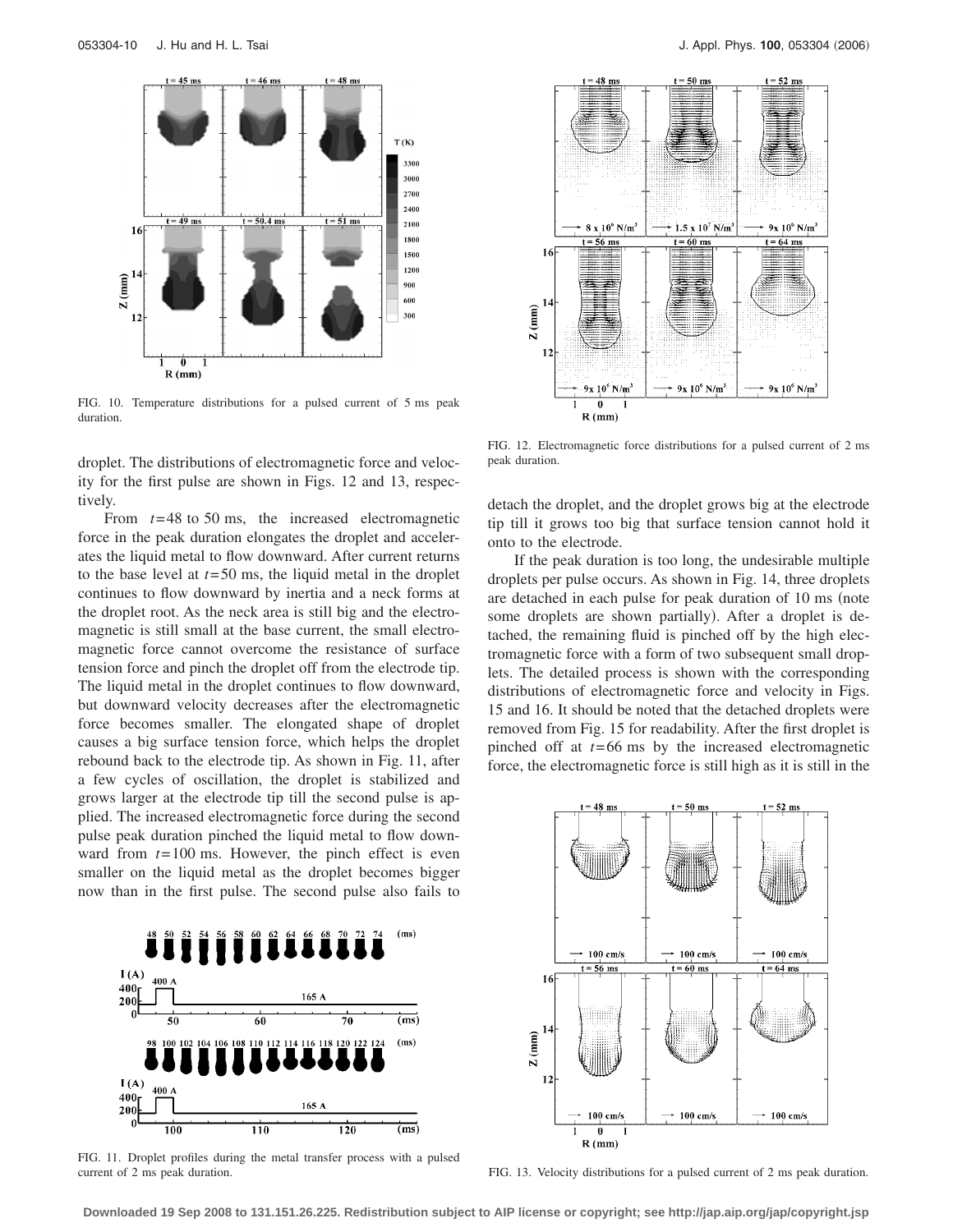

FIG. 14. Droplet profiles during the metal transfer process with a pulsed current of 10 ms peak duration.

peak duration. The remaining fluid at the electrode tip after the detachment of the first droplet is pinched to form a liquid column by the high electromagnetic force. Due to the small volume of liquid and very high electromagnetic pinch force in the small necking area, two small droplets are detached within 4 ms. After the current changes back to the base current at *t*= 70 ms, the remaining liquid at the electrode tip was bounced back by the surface tension and also the upward motion of the liquid and another big droplet forms stably at the base current.

# **V. CONCLUSIONS**

Using the comprehensive model, this paper has studied the effects of welding current on the droplet generation, metal transfer, and weld pool dynamics. Five cases are studied, including two different levels of constant currents and three pulsed currents with different peak durations. The results showed that a higher electromagnetic force was generated at a higher current and becomes the dominant factor that detaches the droplet from the electrode tip. A smaller droplet



FIG. 15. Electromagnetic force distributions for a pulsed current of 10 ms peak duration.



FIG. 16. Velocity distributions for a pulsed current of 10 ms peak duration.

size and a higher droplet frequency were obtained for a higher current. It was also found that for constant welding current, the higher the current, the deeper the penetration, and the bigger the weld pool; while for pulsed current, the weld pool shape and penetration can be controlled by controlling droplet size, frequency, and velocity through pulse shape. The peak duration was also studied to show that a stable ODPP transfer mode can be achieved by carefully choosing peak duration, which has demonstrated that a stable ODPP metal transfer mode can be achieved by choosing a current with proper wave form for given welding conditions.

# **ACKNOWLEDGMENT**

This work is partially supported by the General Motors Corporation which is gratefully acknowledged.

- <sup>1</sup>S. T. Eickhoff and T. W. Eagar, Weld. J. (Miami, FL, U.S.) 69, 382s  $^{(1990)}_{2\text{A} \text{I} \text{.} 299}$
- <sup>2</sup>A. Lesnewich, Weld. J. (Miami, FL, U.S.) **37**, 343s (1958).
- <sup>3</sup>J. F. Lancaster, *The Physics of Welding*, 2nd ed. (Pergamon, Oxford,  $\frac{1986}{4 \times 1}$
- <sup>4</sup>W. J. Greene, Am. Inst. Electr. Eng. **79**, 194 (1960).
- <sup>5</sup>J. C. Amson, Br. J. Appl. Phys. **16**, 1169 (1965).
- <sup>6</sup>L. A. Jones, T. W. Eagar, and J. H. Lang, J. Phys. D **31**, 107 (1998).
- <sup>7</sup>C. J. Allum, J. Phys. D **18**, 1431 (1985).
- <sup>8</sup>C. J. Allum, J. Phys. D **18**, 1447 (1985).
- <sup>9</sup>J. Haidar and J. J. Lowke, J. Phys. D **29**, 2951 (1996).
- <sup>10</sup>J. Haidar, J. Appl. Phys. **84**, 3530 (1998).
- <sup>11</sup>S. K. Choi, C. D. Yoo, and Y.-S. Kim, J. Phys. D **31**, 207 (1998).
- <sup>11</sup>S. K. Choi, C. D. Yoo, and Y.-S. Kim, J. Phys. D **31**, 207 (1998).<br><sup>12</sup>S. K. Choi, C. D. Yoo, and Y.-S. Kim, Weld. J. (Miami, FL, U.S.) **77**, 38s  $(1998)$
- <sup>13</sup>F. Wang, W. K. Hou, S. J. Hu, E. Kannatey-Asibu, W. W. Schultz, and P. C. Wang, J. Phys. D 36, 1143 (2003).
- <sup>14</sup>H. G. Fan and R. Kovacevic, J. Phys. D **31**, 2929 (1998).
- <sup>15</sup>F. L. Zhu, H. L. Tsai, S. P. Marin, and P. C. Wang, Prog. Comput. Fluid Dyn. 4, 99 (2004).
- <sup>16</sup>H. G. Fan and R. Kovacevic, J. Phys. D **37**, 2531 (2004).
- <sup>17</sup>G. Wang, P. G. Huang, and Y. M. Zhang, Metall. Mater. Trans. B 35B,  $857(2004)$ 1857 (2004).<br><sup>18</sup>Q. Z. Diao and H. L. Tsai, Metall. Trans. A **24A**, 963 (1993)
- <sup>1°</sup>Q. Z. Diao and H. L. Tsai, Metall. Trans. A **24A**, 963 (1993).<br><sup>19</sup>P. C. Carman, Trans. Inst. Chem. Eng. **15**, 150 (1937).
- <sup>19</sup>P. C. Carman, Trans. Inst. Chem. Eng. **15**, 150 (1937).